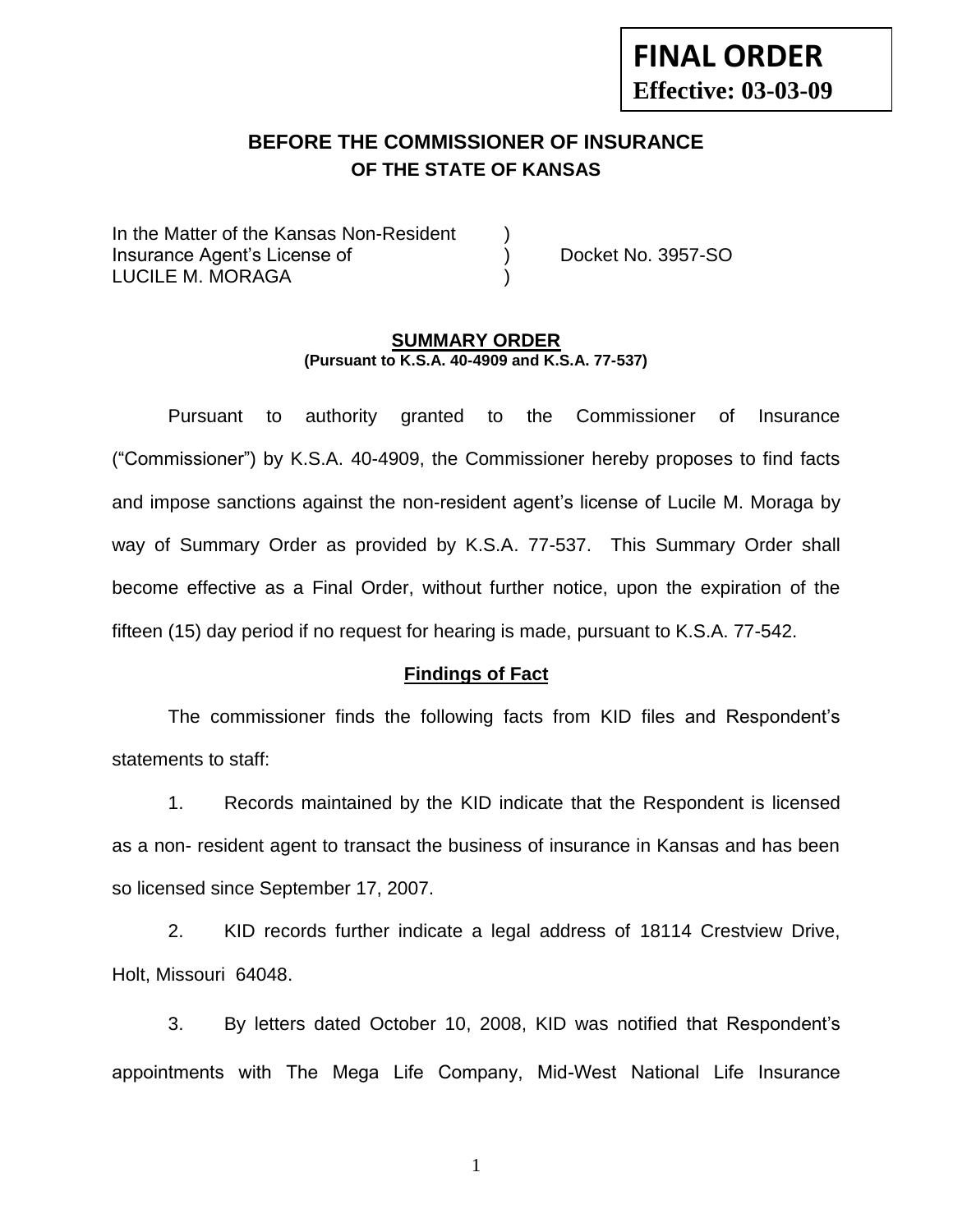Company of Tennessee and Chesapeake were terminated for cause because of improper business practices.

4. KID wrote to Respondent at the above listed address on October 20, 2008 and requested a response. The letter was returned with stickers stating "Return to Sender, Not Deliverable as Addressed, Unable to Forward." A second letter was written by the undersigned attorney on December 10, 2008, and, likewise, it was returned.

#### **Applicable Law**

5. K.S.A. 40-4909(a) provides, in relevant part:

"The commissioner may deny, suspend, revoke or refuse renewal of any license issued under this act if the commissioner finds that the applicant or license holder has: (2) Violated: (A) Any provision of chapter 40 of the Kansas Statutes Annotated, and amendments thereto, or any rule and regulation promulgated hereunder (see also 40-4204(1). . .(8) Used any fraudulent, coercive, or dishonest practice, or demonstrated any incompetence, untrustworthiness, or financial irresponsibility in the conduct of business in this state or elsewhere. . .." K.S.A. 40-4909(a).

6. The Commissioner may revoke any license issued under the Insurance

Agents Licensing Act if the Commissioner finds that the interests of the insurer or the insurable interests of the public are not properly served under such license. K.S.A. 40- 4909(b).

7. Each agent is required to notify KID within 30 days of changing residence

address. K.A.R. 40-7-9(f).

### **Conclusions of Law**

8. The Commissioner has jurisdiction over Respondent as well as the subject

matter of this proceeding, and such proceeding is held in the public interest.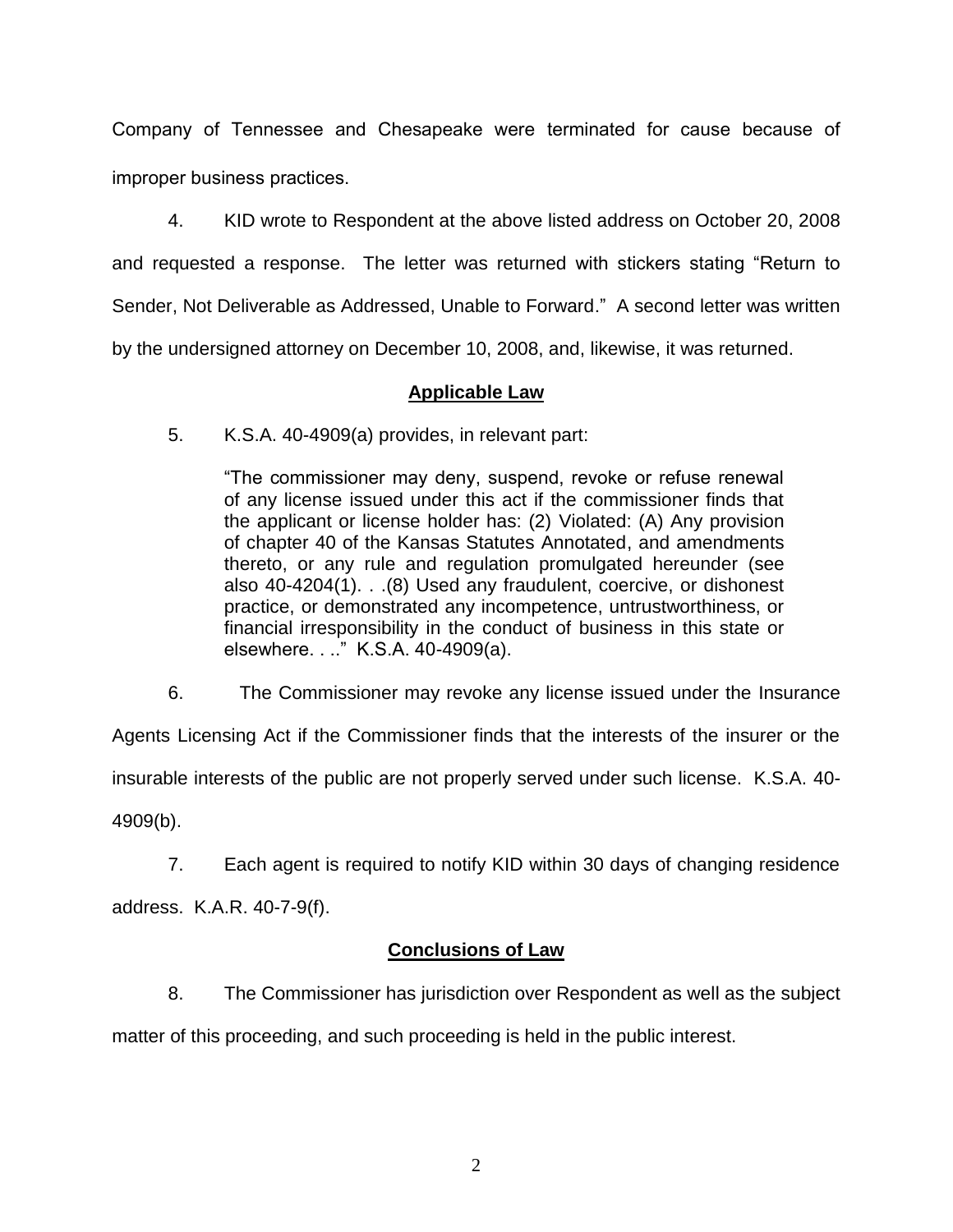The Commissioner finds, based on the facts contained in paragraphs 3 and 4, that Respondent has demonstrated incompetence, untrustworthiness, or financial irresponsibility in the conduct of business.

9. Based on the Respondent's conduct which was reported by the three companies, as well as the failure to keep KID informed as to the true residence address, the Commissioner concludes that sufficient grounds exist for the revocation of Respondent's insurance agent's license pursuant to K.S.A. 2004 Supp. 40-4909(b) because such license is not properly serving the interests of the insurer and the insurable interests of the public.

10. Based on the facts and circumstances set forth herein, it appears that the use of summary proceedings in this matter is appropriate, in accordance with the provisions set forth in K.S.A. 77-537(a), in that the use of summary proceedings does not violate any provision of the law and the protection of the public interest does not require the KID to give notice and opportunity to participate to persons other than Lucile M. Moraga.

**IT IS THEREFORE ORDERED BY THE COMMISSIONER OF INSURANCE THAT** the Kansas non-resident insurance agent's license of Lucile M. Moraga is hereby **REVOKED. It is further ordered,** that Lucile M. Moraga shall **CEASE and DESIST** from the sale, solicitation, or negotiation of insurance and/or receiving compensation deriving from the sale, solicitation, or negotiation of insurance conducted after the effective date of this order.

3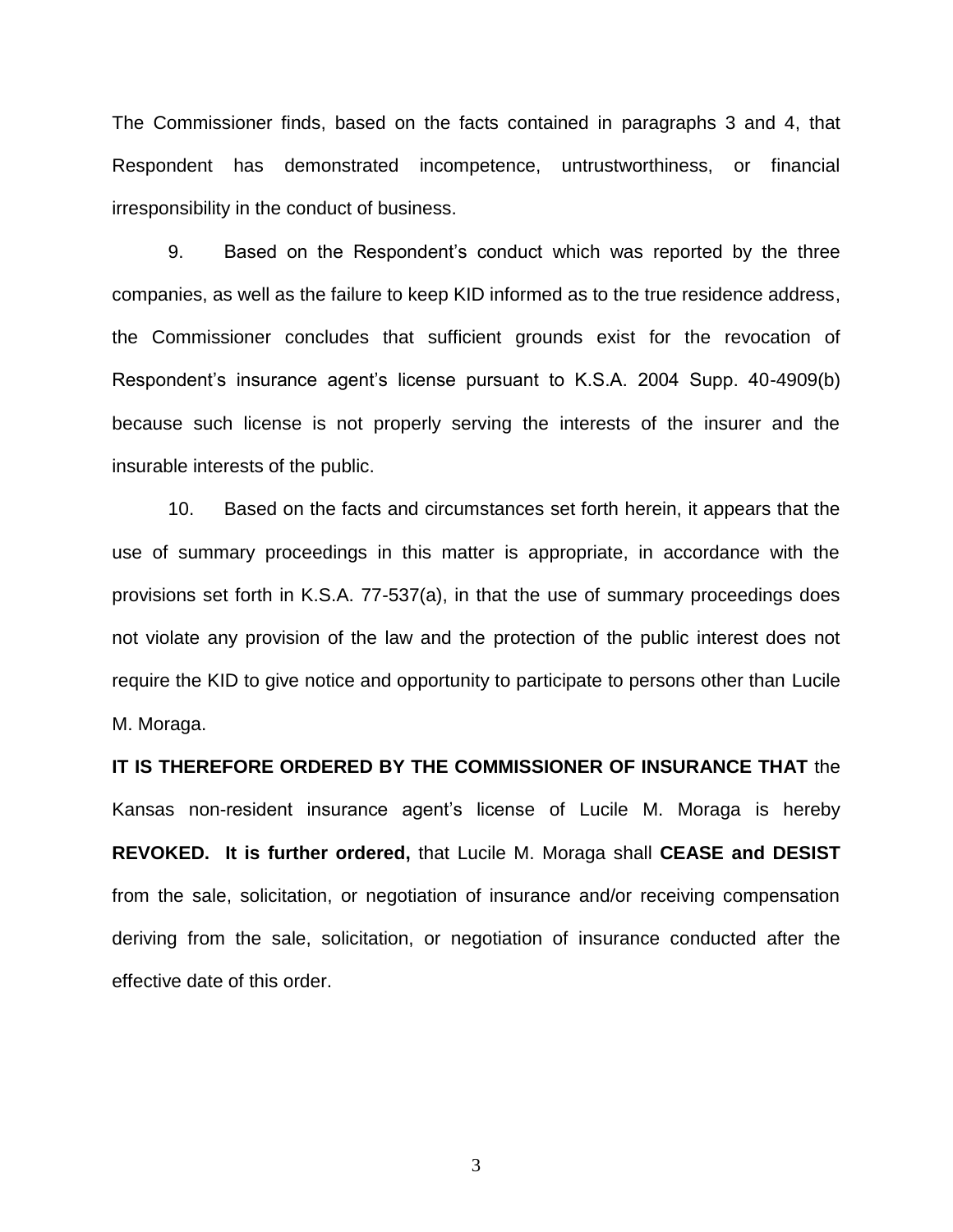#### **NOTICE OF RIGHTS**

(Pursuant to K.S.A. 77-542)

Lucile M. Moraga is entitled to a hearing pursuant to K.S.A. 77-537 and K.S.A. 77-542, the Kansas Administrative Procedure Act. If Respondent desires a hearing, she must file a written request for a hearing with:

John W. Campbell, General Counsel Kansas Insurance Department 420 S.W.  $9<sup>th</sup>$  Street Topeka, Kansas 66612

This request must be filed within fifteen (15) days from the date of service of this Order. If Respondent requests a hearing, the Kansas Insurance Department will notify her of the time and place of the hearing and information on procedures, right of representation, and other rights of parties relating to the conduct of the hearing, before commencement of the same.

If a hearing is not requested in the time and manner stated above, this Summary Order shall become effective as a Final Order upon the expiration of time for requesting a hearing, pursuant to K.S.A. 77-613. In the event Respondent files a Petition for Judicial Review, pursuant to K.S.A. §77-613(e), the agency officer to be served on behalf of the Kansas Insurance Department is:

John W. Campbell, General Counsel Kansas Insurance Department 420 S.W. 9<sup>th</sup> Street Topeka, Kansas 66612